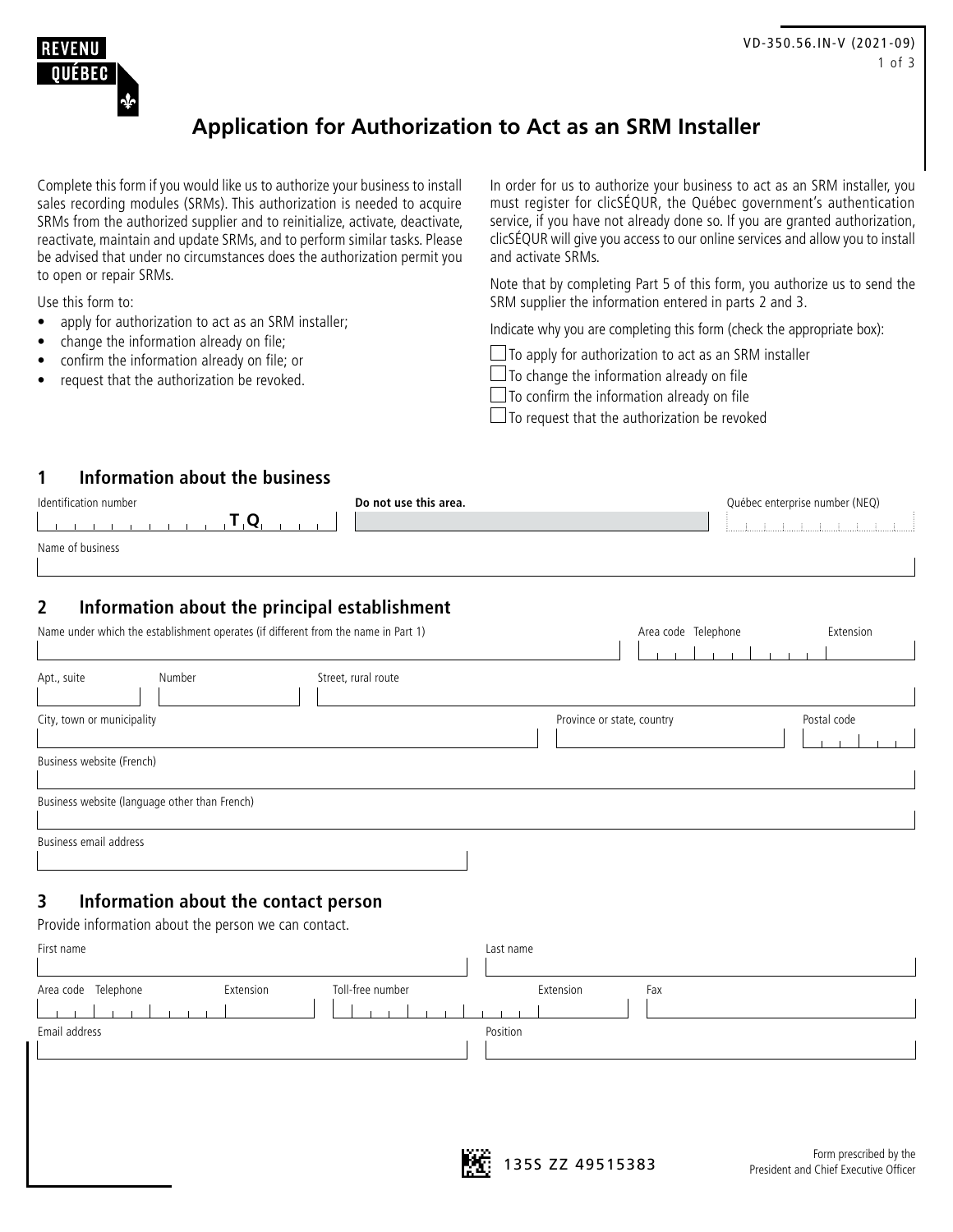## **4 Revocation of the authorization**

If you want us to revoke your authorization to act as an SRM installer, use the box below; explain why and enter the date as of which you want the authorization revoked.

| Date      | Reason |
|-----------|--------|
|           |        |
| YYYY MMDD |        |

# **5 Authorization to disclose information**

Authorizing the disclosure of information allows us to provide the SRM supplier with certain information given on this form. Without this authorization from, we cannot grant your business authorization to act as an SRM installer.

Check the box if you authorize us to send the SRM supplier the information entered in parts 2 and 3 of this form. ...................................................

## **6 Certification**

This form must be signed by one of the following people, as applicable:

- the individual in business;
- a member of the partnership;
- the president, vice-president, secretary or treasurer of the corporation; or
- any other authorized person.

In the case of a corporation, a person can be authorized to sign in a resolution of the board of directors or a unanimous agreement from the shareholders. In any other case, a person can be authorized to sign in a power of attorney. With this form, enclose the resolution of the board of directors, the unanimous agreement from the shareholders or the power of attorney, as applicable.

I certify that all of the information provided on this form and in any enclosed documents (the resolution of the board of the board of directors, the unanimous agreement from the shareholders or the power of attorney) is accurate and complete and that the business for which I am applying for an authorization to act as an SRM installer:

- has not been found quilty of an offence against a fiscal law within the preceding five years (and none of the directors or senior officers, if applicable, have been found quilty of such an offence within the preceding five years);
- is not controlled by a person who has been found guilty of an offence against a fiscal law within the preceding five years (and is not controlled by a corporation whose directors or senior officers, if applicable, have been found guilty of such an offence within the preceding five years);
- keeps registers and supporting documents in accordance with subsection 34(1) of the Tax Administration Act (see excerpts on page 3);
- has not failed to comply with a direction or order of the Minister of Revenue of Québec under section 34 or 35 of the Act within the preceding five years or, if such a direction or order has been issued, it has been complied with in accordance with the Minister's instructions;
- has not contravened section 34.1 or 34.2 of the Act;
- preserves registers and supporting documents in accordance with sections 35.1 to 35.5 of the Act;
- meets the high standards of integrity that the public is entitled to expect from a person holding authorization to act as an SRM installer.

| First name                                                                                                                                                 | Last name                                                                    |                                                                      |
|------------------------------------------------------------------------------------------------------------------------------------------------------------|------------------------------------------------------------------------------|----------------------------------------------------------------------|
| Signature                                                                                                                                                  | Date                                                                         | Position                                                             |
| Please duly complete this form and send it to the following address:<br>Revenu Québec<br>3800, rue de Marly, secteur QL-2535.02<br>Québec (Québec) G1X 4A5 | following numbers:<br>418 652-6014<br>$\bullet$<br>514 287-2014<br>$\bullet$ | For more information or for technical support, call us at one of the |

- 514 287-2014
- 1 855 271-0519

## **Do not use this area**

| Validé par   | Code d'utilisateur | Secteur | Date |
|--------------|--------------------|---------|------|
| Commentaires |                    |         |      |
|              |                    |         |      |
|              |                    |         |      |